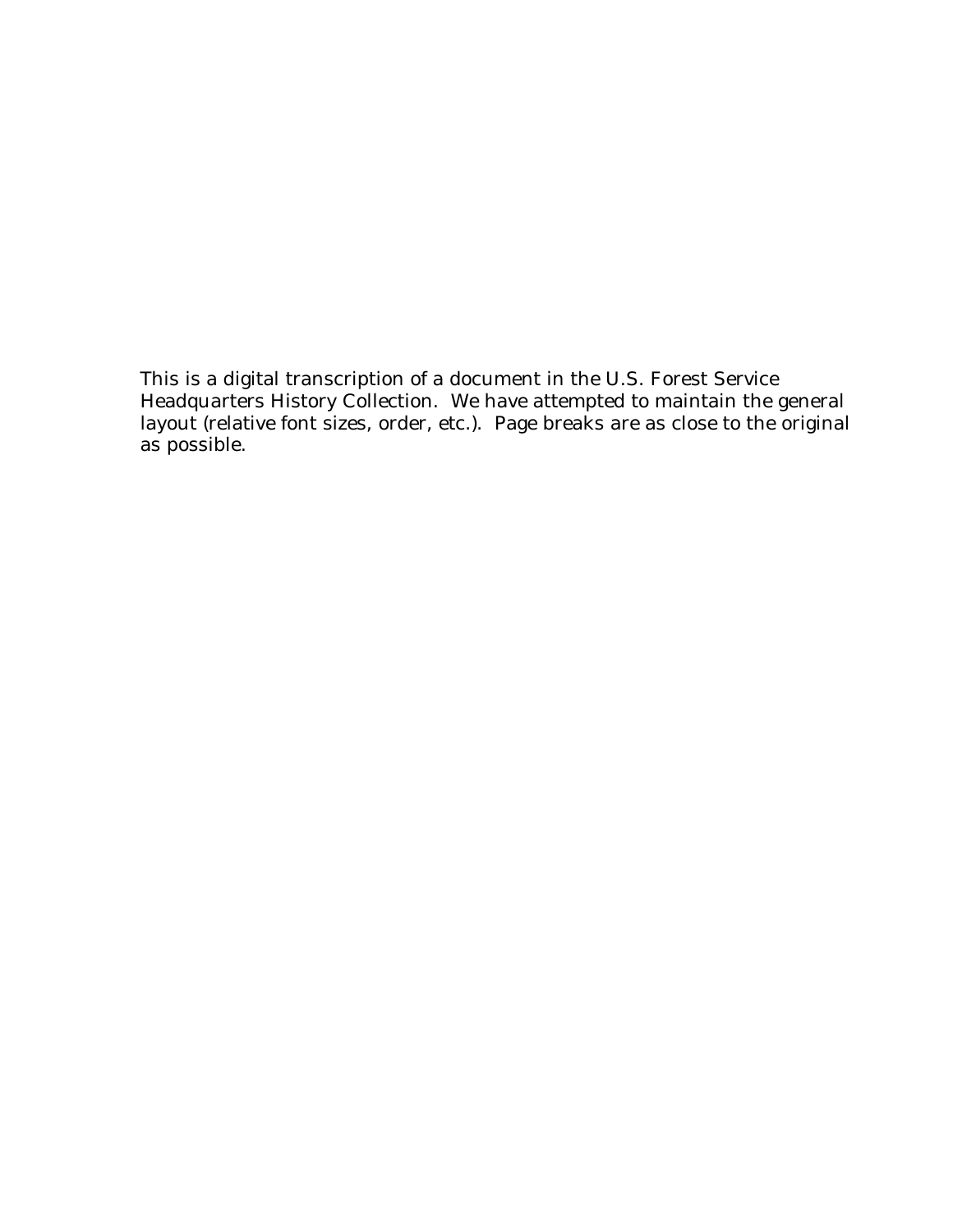February 7, 1910.

The President,

The White House.

Sir:

After having very carefully considered the matter of eliminations from and additions to the National Forests, we respectfully recommend that the following general policy be adopted.

1. Lands wholly or in part covered with brush or other undergrowth which protects streamflow or checks erosion on the watershed of any stream important to irrigation or to the water supply of any city, town, or community, or open lands on which trees may be grown, should be retained within the National Forests, unless their permanent value under cultivation is greater than their value as a protective forest.

2. Lands wholly or in part covered with timber or undergrowth, or cut-cover lands which are more valuable for the production of trees than for agricultural crops, and lands densely stocked with young trees having a prospective value greater than the value of the land for agricultural purposes, should be retained within the National Forests.

3. Lands not either wholly or in part covered with timber or undergrowth, which are located above timber line